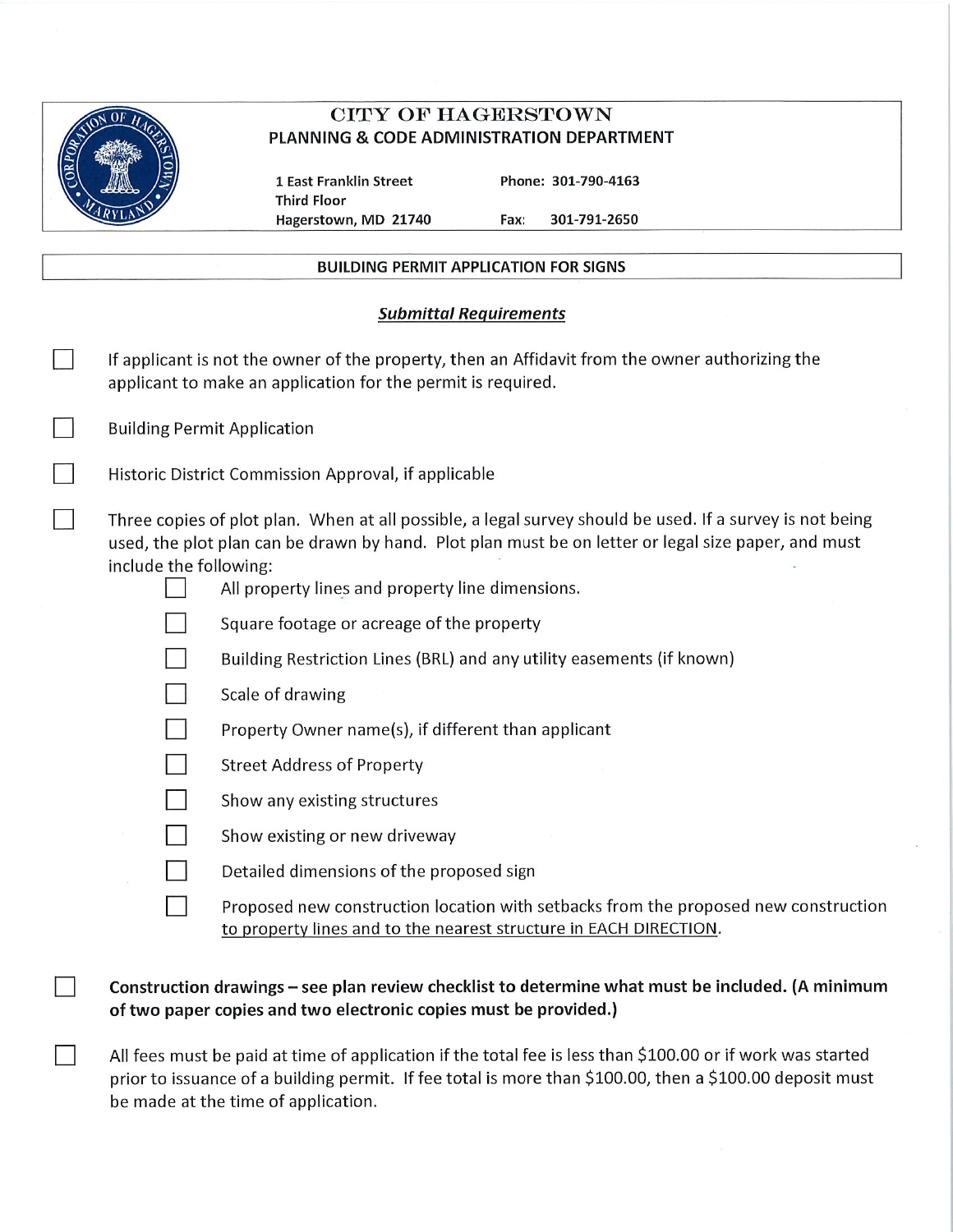| ŌF |
|----|
|    |
|    |
| ,  |

# **CITY OF HAGERSTOWN** PLANNING & CODE ADMINISTRATION DEPARTMENT

1 East Franklin Street **Third Floor** Hagerstown, MD 21740 Phone: 301-790-4163

301-791-2650

Fax:

## **BUILDING PERMIT PLAN REVIEW CHECKLIST FOR SIGNS**

| Complete sets of scaled plans minimum $\frac{3}{16}$ " to one foot, $\frac{1}{4}$ " to one foot scale is preferred<br>(Note: one set will be returned to you with the approved permit.)                                                                                                                                                                                                                                                                                                          |  |  |  |  |  |
|--------------------------------------------------------------------------------------------------------------------------------------------------------------------------------------------------------------------------------------------------------------------------------------------------------------------------------------------------------------------------------------------------------------------------------------------------------------------------------------------------|--|--|--|--|--|
| Is the work type new $\Box$ or replacement $\Box$ , if replacement show proof of existing signage [photos].                                                                                                                                                                                                                                                                                                                                                                                      |  |  |  |  |  |
| temporary $\Box$ ?<br>Is the sign permanent $\vert \vert$<br>or                                                                                                                                                                                                                                                                                                                                                                                                                                  |  |  |  |  |  |
| Length of frontage: Overall for whole building _______________                                                                                                                                                                                                                                                                                                                                                                                                                                   |  |  |  |  |  |
| Does it have digital changing message? $\Box$ yes<br>no<br>Is the sign illuminated? $\vert \vert$ yes $\vert \vert$ no                                                                                                                                                                                                                                                                                                                                                                           |  |  |  |  |  |
| *If the sign is illuminated, an electrical permit must be applied for prior to the issuance of the building permit. Sign must comply with National<br>Electrical Code® (NEC) standards (Article 600), and must be approved, and labeled by UL®, or another nationally recognized testing laboratory.<br>*Digital signs are subject to the Zoning Ordinance regarding the changing of images and those standards are available for review in Article 4,<br>Section I of the Land Management Code. |  |  |  |  |  |
| Sign Type:                                                                                                                                                                                                                                                                                                                                                                                                                                                                                       |  |  |  |  |  |
| Flat Substrate<br>Banner<br><b>Building Mounted Box</b><br>Billboard<br>Awning                                                                                                                                                                                                                                                                                                                                                                                                                   |  |  |  |  |  |
| Building Mounted Channel Letters Free-standing/Pylon<br>Overhanging<br>Canopy                                                                                                                                                                                                                                                                                                                                                                                                                    |  |  |  |  |  |
| <b>Building Mounted Formed Letters</b><br>Other:                                                                                                                                                                                                                                                                                                                                                                                                                                                 |  |  |  |  |  |
|                                                                                                                                                                                                                                                                                                                                                                                                                                                                                                  |  |  |  |  |  |
| Construction documents are required and must include the following:<br>Exact location of signs including site plan if applicable and any signs shown on building (elevation)                                                                                                                                                                                                                                                                                                                     |  |  |  |  |  |
| Dimensions of sign                                                                                                                                                                                                                                                                                                                                                                                                                                                                               |  |  |  |  |  |
| Materials, details of construction, and method of attachment (if applicable)                                                                                                                                                                                                                                                                                                                                                                                                                     |  |  |  |  |  |
| Loads, stresses and anchors (if applicable, preparation by a Licensed Professional may be required)                                                                                                                                                                                                                                                                                                                                                                                              |  |  |  |  |  |
| Show exact wording on each sign and colors                                                                                                                                                                                                                                                                                                                                                                                                                                                       |  |  |  |  |  |
| Freestanding/Pylon Signs/Monument must also include the following:                                                                                                                                                                                                                                                                                                                                                                                                                               |  |  |  |  |  |
| Footing detail with depth of footing, diameter and thickness of concrete                                                                                                                                                                                                                                                                                                                                                                                                                         |  |  |  |  |  |
| Design and size of foundation walls and any poured concrete or masonry piers                                                                                                                                                                                                                                                                                                                                                                                                                     |  |  |  |  |  |
| Landscape plan for base of sign                                                                                                                                                                                                                                                                                                                                                                                                                                                                  |  |  |  |  |  |
| If sign is freestanding/pylon/monument, and measures 15' in height or more, then a Licensed Professional registered in the<br>state of Maryland must sign and seal the drawings.                                                                                                                                                                                                                                                                                                                 |  |  |  |  |  |
| Overhanging Signs must also include the following:                                                                                                                                                                                                                                                                                                                                                                                                                                               |  |  |  |  |  |
| If overhanging, indicate measurement from lowest part of sign to sidewalk.                                                                                                                                                                                                                                                                                                                                                                                                                       |  |  |  |  |  |
| If sign overhangs City right-of-way, insurance is required in the amount of \$300,000.00 naming the City of Hagerstown as<br>additional insured.                                                                                                                                                                                                                                                                                                                                                 |  |  |  |  |  |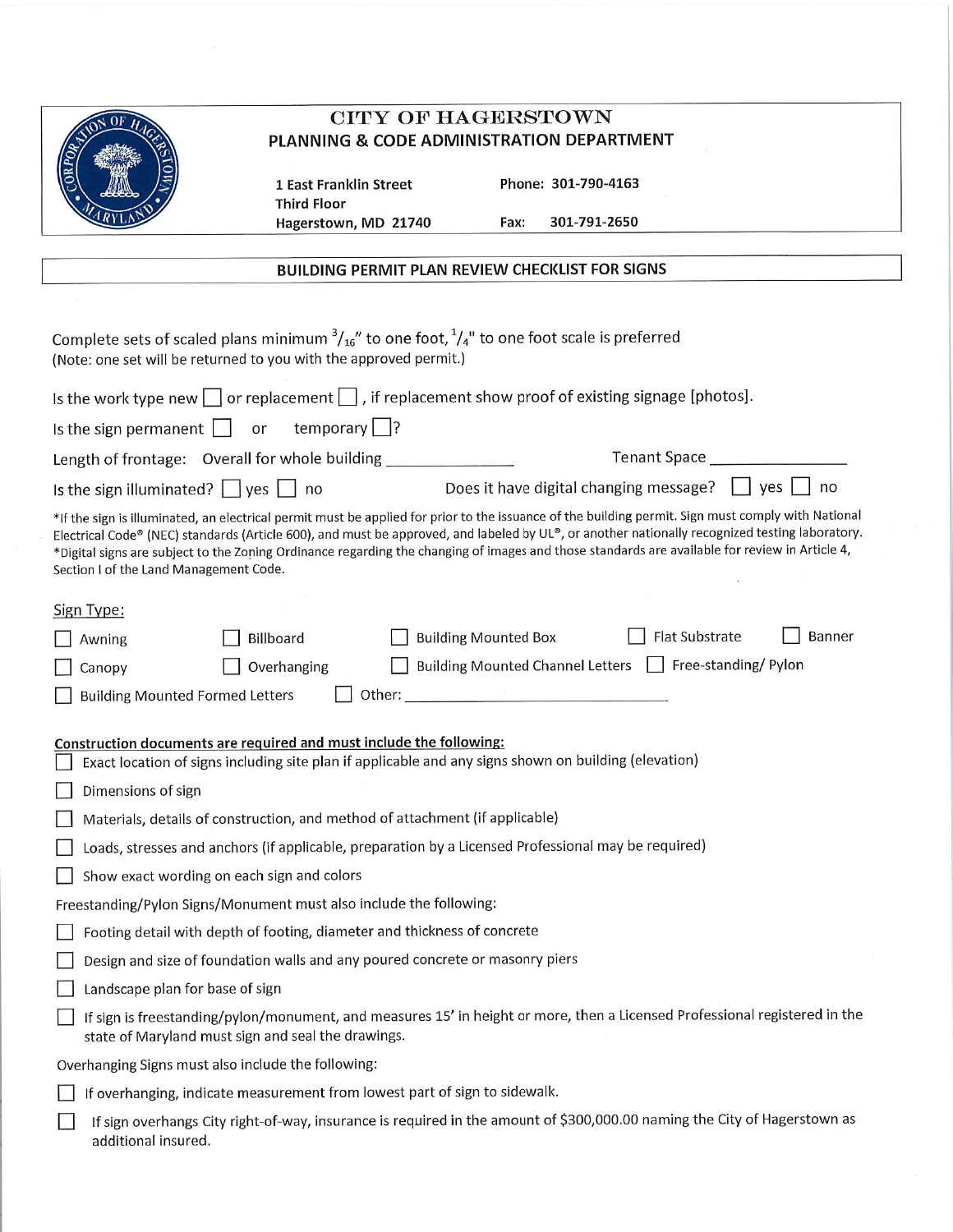City of Hagerstown **Planning & Code Administration Department 1 East Franklin Street Hagerstown, Maryland 21740 (301) 790-4163**



| Type:                |  |
|----------------------|--|
| <b>SIGNS</b>         |  |
| <b>Process Date:</b> |  |
| Appl. #:             |  |

### **BUILDING PERMIT APPLICATION FOR SIGNS**

#### FILL IN ALL APPROPRIATE SECTIONS – PLEASE PRINT – MUST BE LEGIBLE

|                                                                                                                                                                                                                                                                                                                                               | <b>SECTION I - PROJECT INFORMATION</b>                                                                                                                                                                                                                                 |  |  |  |  |  |  |
|-----------------------------------------------------------------------------------------------------------------------------------------------------------------------------------------------------------------------------------------------------------------------------------------------------------------------------------------------|------------------------------------------------------------------------------------------------------------------------------------------------------------------------------------------------------------------------------------------------------------------------|--|--|--|--|--|--|
| <b>Estimated Cost of Construction \$_</b><br>includes electrical, labor & materials<br><b>TYPE OF SIGNAGE</b> (select all that apply)<br>Awning □ Billboard □ Building Mounted Box □ Banner □<br>Canopy □ Building Mounted Channel Letters □ Flat Substrate □<br>Building Mounted Formed Letters □ Overhanging □<br>Freestanding/Pylon $\Box$ | Is this a replacement for an existing sign? Yes $\Box$<br>No $\Box$<br>If yes, is it the same size and footprint? Yes $\Box$<br>No $\square$<br>Is the sign permanent $\Box$ or temporary $\Box$ ?<br>Is the sign along a state highway route? Yes $\Box$<br>No $\Box$ |  |  |  |  |  |  |
|                                                                                                                                                                                                                                                                                                                                               |                                                                                                                                                                                                                                                                        |  |  |  |  |  |  |
|                                                                                                                                                                                                                                                                                                                                               | <b>SECTION II - PROPERTY INFORMATION</b>                                                                                                                                                                                                                               |  |  |  |  |  |  |
| Address of Jobsite                                                                                                                                                                                                                                                                                                                            | Property Owner(s) Name(s)                                                                                                                                                                                                                                              |  |  |  |  |  |  |
| Lot No. 50 Suite No.                                                                                                                                                                                                                                                                                                                          | Property Owner(s) Address                                                                                                                                                                                                                                              |  |  |  |  |  |  |
| Subdivision Name: Name and Subdivision Name and Subdivision Name and Subdivision of the Subdivision of the Subdivision of the Subdivision of the Subdivision of the Subdivision of the Subdivision of the Subdivision of the S                                                                                                                |                                                                                                                                                                                                                                                                        |  |  |  |  |  |  |
|                                                                                                                                                                                                                                                                                                                                               | Phone:<br>Cell Phone:                                                                                                                                                                                                                                                  |  |  |  |  |  |  |
|                                                                                                                                                                                                                                                                                                                                               | <b>SECTION III - CONTACT INFORMATION</b>                                                                                                                                                                                                                               |  |  |  |  |  |  |
| <b>Primary Contact</b>                                                                                                                                                                                                                                                                                                                        | <b>Contractor</b>                                                                                                                                                                                                                                                      |  |  |  |  |  |  |
| Name                                                                                                                                                                                                                                                                                                                                          | City License #<br><b>Company Name</b>                                                                                                                                                                                                                                  |  |  |  |  |  |  |
| <b>Current Mailing Address</b>                                                                                                                                                                                                                                                                                                                | <b>Current Mailing Address</b>                                                                                                                                                                                                                                         |  |  |  |  |  |  |
| Cell No.<br>Phone No.                                                                                                                                                                                                                                                                                                                         | Phone No.<br>Cell No.                                                                                                                                                                                                                                                  |  |  |  |  |  |  |
| Email (required)                                                                                                                                                                                                                                                                                                                              | Email                                                                                                                                                                                                                                                                  |  |  |  |  |  |  |
|                                                                                                                                                                                                                                                                                                                                               | <b>SECTION V - PROJECT DETAILS</b>                                                                                                                                                                                                                                     |  |  |  |  |  |  |
| <b>Description of Work</b> (describe in detail work to be performed, include floor level if multi-story structure):                                                                                                                                                                                                                           |                                                                                                                                                                                                                                                                        |  |  |  |  |  |  |
|                                                                                                                                                                                                                                                                                                                                               | <b>Building Planning Details</b>                                                                                                                                                                                                                                       |  |  |  |  |  |  |
| <b>Illumination</b><br>Is the sign illuminated? yes $\Box$ no $\Box$<br>Does it have a digital changing message?<br>$ves \Box no \Box$                                                                                                                                                                                                        | <b>Building Setbacks:</b><br>Front:<br>Rear:<br>Left Side:<br>Right Side:<br>Setbacks are measured to the shortest point                                                                                                                                               |  |  |  |  |  |  |